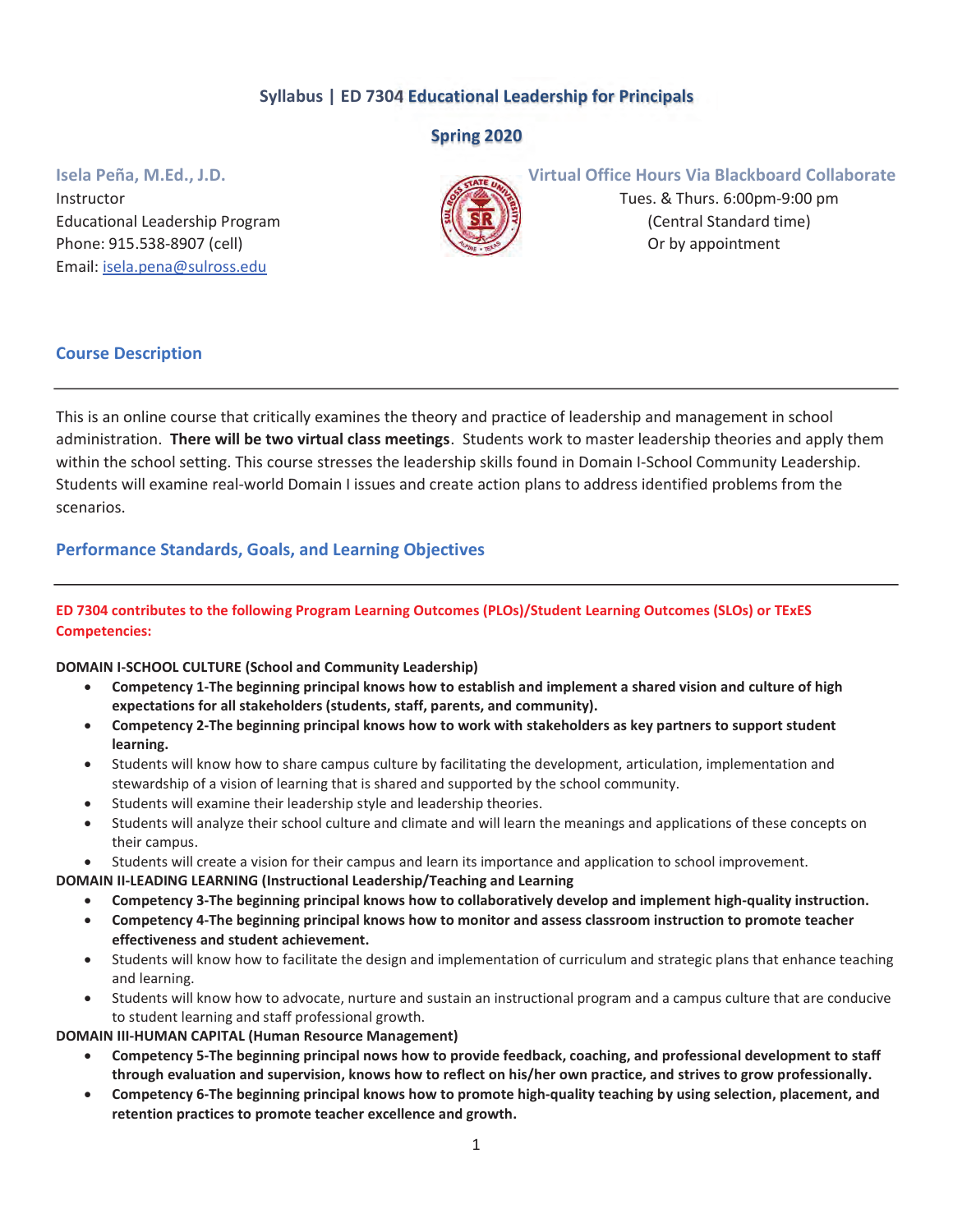- Students will learn that professional development is a continuous, ongoing process.
- Students will learn how to implement and monitor a professional development and how to measure its impact on student achievement.
- Students will know how to implement a staff evaluation and development system to improve the performance of all staff members and apply the legal requirements for personnel management.

DOMAIN IV-EXECUTIVE LEADERSHIP (Communication and Organizational Management)

- Competency 7-The beginning principal knows how to develop relationships with internal and external stakeholders including selecting appropriate communication strategies for particular audiences.
- x Competency 8-The beginning principal knows how to focus on improving student outcomes through organizational collaboration, resiliency, and change management.
- x Students will learn the steps to creating an action plan for school improvement and will gain practical knowledge and application by creating an action plan.
- Students will learn theories relating to the organizational structures of schools and the school culture that defines them.
- Students will know how to apply organizational, decision-making and problem-solving skills to ensure an effective learning environment.

Students will examine instructional theories in practice that increase student achievement and turn schools around.

### DOMAIN V-STRATEGIC OPERATIONS (Alignment and Resource Allocation)

- Competency 9-The beginning principal knows how to collaboratively determine goals and implement strategies aligned with the school vision that support teacher effectiveness and positive student outcomes.
- Competency 10-The beginning principal knows how to provide administrative leadership through resource management, policy implementation, and coordination of school operations and programs to ensure a safe learning environment.
- Students will learn how to mobilize resources to promote student success.
- Students will learn the difference between being a "leader" and a "manager."
- Students will examine, analyze, and reflect on all the principal managerial functions that sustain the campus.
- Students will examine the functions of human resources, food services, transportation, budget, class scheduling, and safety, and how these managerial functions affect student learning.
- Students will know how to apply principles of effective leadership and management.
- Students will know how to apply principals of leadership and management to the campus physical plant and support systems to ensure a safe and effective learning environment.

#### DOMAIN VI-ETHICS, EQUITY, AND DIVERSITY

- Competency 11-The beginning principal knows how to provide ethical leadership by advocating for children and ensuring student access to effective educators, programs, and services.
- Students will know how to communicate and collaborate with all members of the school community, respond to diverse interests and needs.
- Students will learn the importance of diversity and meeting the needs of all learners.
- Students will know how to act with integrity, fairness, and in an ethical and legal manner.

#### ED 7304 will address the following Student Learning Outcomes (SLOs):

Upon successful completion of this course, the student will be able to:

- Create a campus culture that sets high expectations, promotes learning and provides intellectual stimulation for self, students and staff.
- Ensures that parents and other members of the community are an integral part of the campus culture.
- Implement strategies to ensure the development of collegial relationships and effective collaborations.
- Respond appropriately to diverse needs in shaping the campus culture.
- Use various types of information to develop a campus vision and create a plan for implementing the vision.
- Use strategies for involving all stakeholders in planning processes to enable the collaborative development of a shared campus vision focused on teaching and learning.
- Facilitate the collaborative development of a plan that clearly articulates objectives and strategies for implementing a campus vision.
- Support innovative thinking and risk taking within the school community and view unsuccessful experiences as learning opportunities.
- Acknowledge and celebrate the contribution of students, staff, parents, and community members toward realization of the campus vision.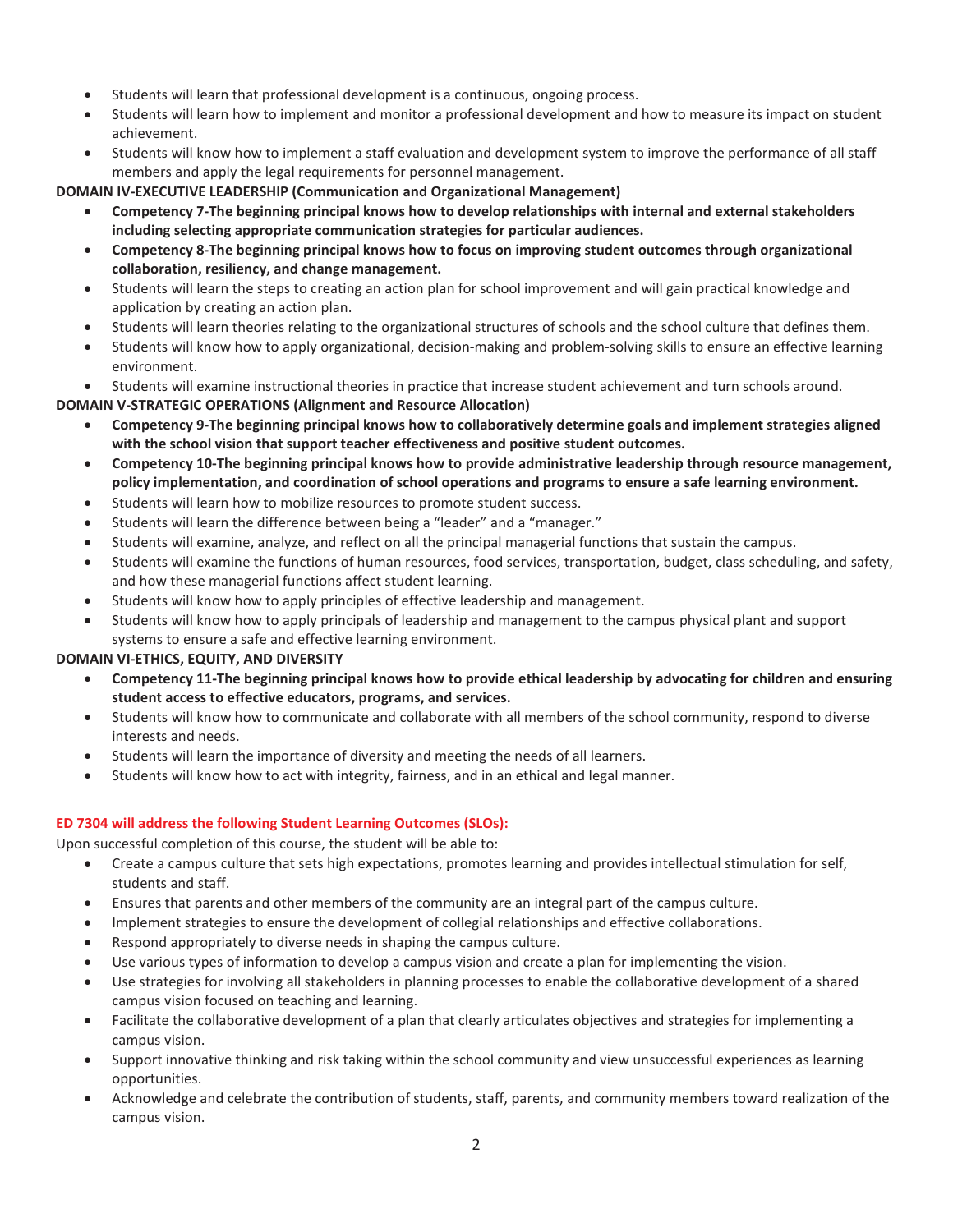- Communicates effectively with families and other community members in varied educational context.
- Apply skills for building consensus and managing conflict.
- Implement effective strategies for systematically communicating with and gathering input from all campus stakeholders.
- Develop and implement strategies for effective internal and external communication.
- Develop and implement a comprehensive community relations program.
- Provide varied and meaningful opportunities for parents/caregivers to be engaged in the education of their children.
- Communicate and work effectively with diverse groups in the school community to ensure that all students have an equal opportunity for educational success.
- x Models and promotes the highest standard of conduct, ethical principles and integrity in decision-making, actions and behaviors.
- Implement policies and procedures that promote professional educator compliance with the Code of Ethics and Standard Practices for Texas Educators.
- Apply knowledge of ethical issues affecting education.
- Articulate the importance of education in a free democratic society.
- Implement appropriate management techniques and group process skills to define roles, assign functions, delegate authority and determine accountability for campus goal attainment.
- Implement procedures for gathering, analyzing and using data from a variety of sources for informed campus decisionmaking.
- Frame, analyze and resolve problems using appropriate problem-solving techniques and decision-making skills.
- Use strategies for promoting collaborative decision-making and problem-solving, facilitating team building and developing consensus.
- Encourage and facilitate positive change, enlist support for change and overcome obstacles to change.

#### ED 7102 will address the following Marketable Skills:

- Students will be able to manage and lead diverse groups of people.
- Students will be able to communicate professionally through diverse written and in-person formats, including e-mail, memos, facilitating meetings, etc. to an array of audiences, including internal and external stakeholders.
- Student will able to gather information and analyze data to define campus needs, set goals, to solve a diverse set of problems.
- Students will be able to exercise administrative leadership to ensure resource management, policy implementation, and coordination of organizational operations in an ethical manner.

## TExES Standards: Chapter 149. Commissioner's Rules Concerning Educator Standards, Subchapter BB. Administrator **Standards**

#### §149.2001. Principal Standards.

(a) Purpose. The standards, indicators, knowledge, and skills identified in this section shall be used to align with the training, appraisal, and professional development of principals.

(b) Standards.

- (1) Standard 1--Instructional Leadership. The principal is responsible for ensuring every student receives high-quality instruction.
	- (A) Knowledge and skills.
		- (i) Effective instructional leaders:

(I) prioritize instruction and student achievement by developing and sharing a clear definition of high-quality instruction based on best practices from research;

(II) implement a rigorous curriculum aligned with state standards;

(III) analyze the curriculum to ensure that teachers align content across grades and that curricular scopes and sequences meet the particular needs of their diverse student populations;

(IV) model instructional strategies and set expectations for the content, rigor, and structure of lessons and unit plans; and

(V) routinely monitor and improve instruction by visiting classrooms, giving formative feedback to teachers, and attending grade or team meetings.

(ii) In schools led by effective instructional leaders, data are used to determine instructional decisions and monitor progress. Principals implement common interim assessment cycles to track classroom trends and determine appropriate interventions. Staff have the capacity to use data to drive effective instructional practices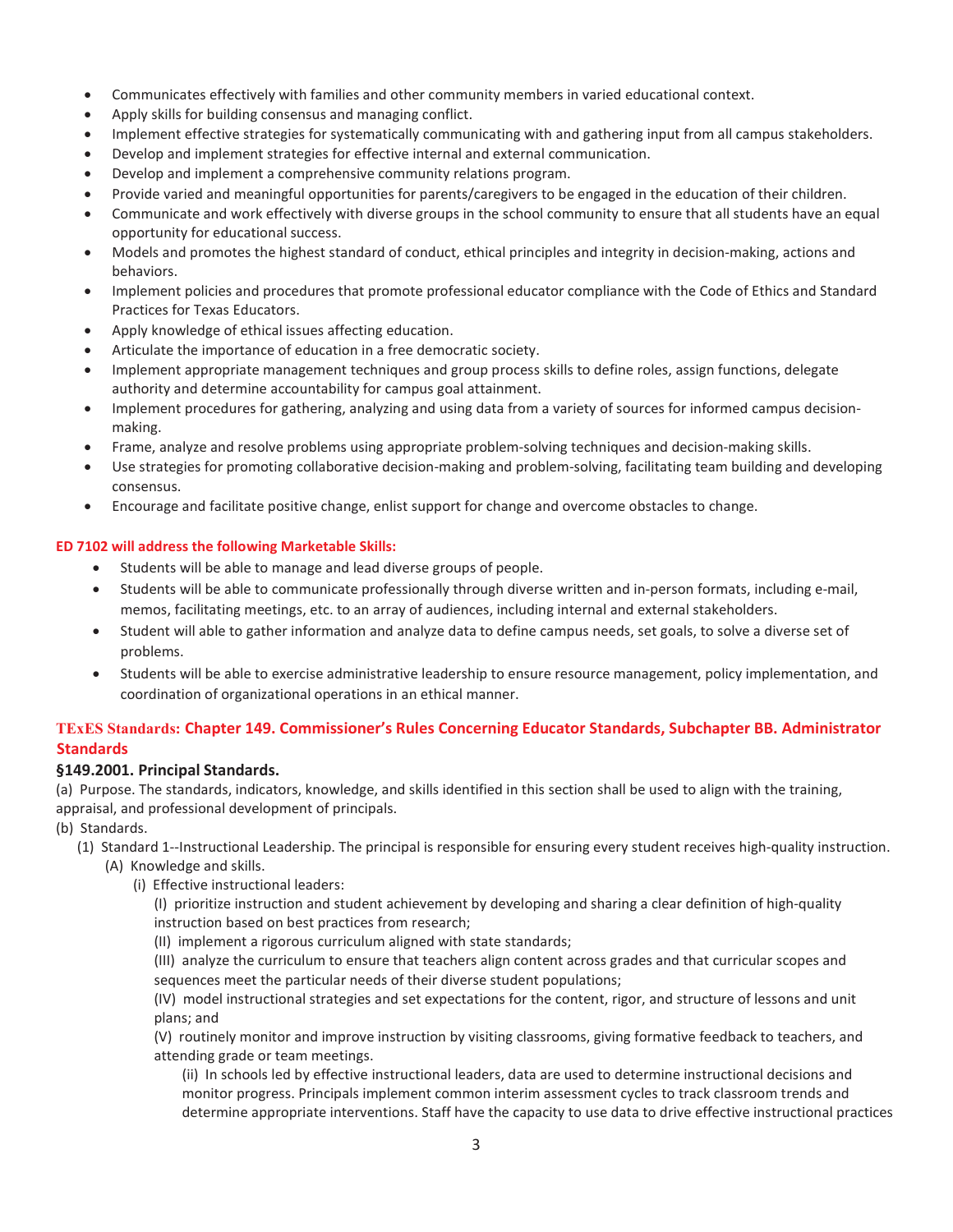and interventions. The principal's focus on instruction results in a school filled with effective teachers who can describe, plan, and implement strong instruction and classrooms filled with students actively engaged in cognitively challenging and differentiated activities.

(B) Indicators.

(i) Rigorous and aligned curriculum and assessment. The principal implements rigorous curricula and assessments aligned with state standards, including college and career readiness standards.

(ii) Effective instructional practices. The principal develops high-quality instructional practices among teachers that improve student learning.

(iii) Data-driven instruction and interventions. The principal monitors multiple forms of student data to inform instructional and intervention decisions and to close the achievement gap.

(2) Standard 2--Human Capital. The principal is responsible for ensuring there are high-quality teachers and staff in every classroom and throughout the school.

(A) Knowledge and skills.

(i) Effective leaders of human capital:

(I) treat faculty/staff members as their most valuable resource and invest in the development, support, and supervision of the staff;

(II) ensure all staff have clear goals and expectations that guide them and by which they are assessed;

(III) are strategic in selecting and hiring candidates whose vision aligns with the school's vision and whose skills match the school's needs;

(IV) ensure that, once hired, teachers develop and grow by building layered supports that include regular observations, actionable feedback, and coaching and school-wide supports so that teachers know how they are performing;

(V) facilitate professional learning communities to review data and support development;

(VI) create opportunities for effective teachers and staff to take on a variety of leadership roles and delegate responsibilities to staff and administrators on the leadership team; and

(VII) use data from multiple points of the year to complete accurate evaluations of all staff, using evidence from regular observations, student data, and other sources to evaluate the effectiveness of teachers and staff.

(ii) In schools with effective leaders of human capital, staff understand how they are being evaluated and what the expectations are for their performance. Staff can identify areas of strength and have opportunities to practice and receive feedback on growth areas from the leadership team and peers. Staff evaluation data show variation based on effectiveness but also show improvement across years as development and retention efforts take effect. Across the school, staff support each other's development through regular opportunities for collaboration, and effective staff have access to a variety of leadership roles in the school.

(B) Indicators.

(i) Targeted selection, placement, and retention. The principal selects, places, and retains effective teachers and staff.

(ii) Tailored development, feedback, and coaching. The principal coaches and develops teachers by giving individualized feedback and aligned professional development opportunities.

(iii) Staff collaboration and leadership. The principal implements collaborative structures and provides leadership opportunities for effective teachers and staff.

(iv) Systematic evaluation and supervision. The principal conducts rigorous evaluations of all staff using multiple data sources.

(3) Standard 3--Executive Leadership. The principal is responsible for modeling a consistent focus on and commitment to improving student learning.

- (A) Knowledge and skills.
	- (i) Effective executive leaders:
		- (I) are committed to ensuring the success of the school;
		- (II) motivate the school community by modeling a relentless pursuit of excellence;
		- (III) are reflective in their practice and strive to continually improve, learn, and grow;

(IV) view unsuccessful experiences as learning opportunities, remaining focused on solutions, and are not stymied by challenges or setbacks. When a strategy fails, these principals analyze data, assess implementation, and talk with stakeholders to understand what went wrong and how to adapt strategies moving forward;

(V) keep staff inspired and focused on the end goal even as they support effective change management;

(VI) have strong communication skills and understand how to communicate a message in different ways to meet the needs of various audiences;

(VII) are willing to listen to others and create opportunities for staff and stakeholders to provide feedback; and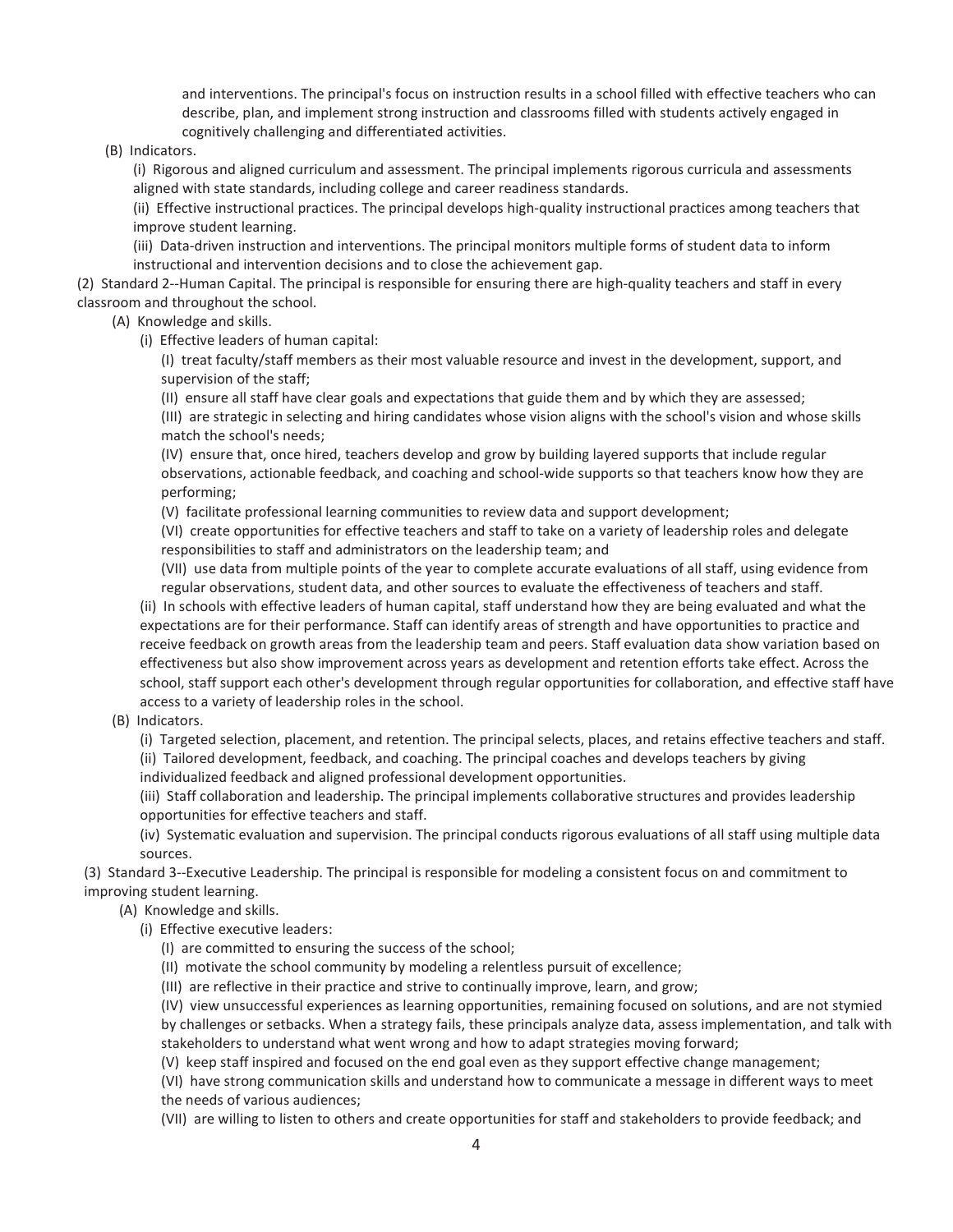(VIII) treat all members of the community with respect and develop strong, positive relationships with them. (ii) In schools with effective executive leaders, teachers and staff are motivated and committed to excellence. They are vested in the school's improvement and participate in candid discussions of progress and challenges. They are comfortable providing feedback to the principal and other school leaders in pursuit of ongoing improvement, and they welcome feedback from students' families in support of improved student outcomes.

#### (B) Indicators.

(i) Resiliency and change management. The principal remains solutions-oriented, treats challenges as opportunities, and supports staff through changes.

(ii) Commitment to ongoing learning. The principal proactively seeks and acts on feedback, reflects on personal growth areas and seeks development opportunities, and accepts responsibility for mistakes.

(iii) Communication and interpersonal skills. The principal tailors communication strategies to the audience and develops meaningful and positive relationships.

(iv) Ethical behavior. The principal adheres to the educators' code of ethics in §247.2 of this title (relating to Code of Ethics and Standard Practices for Texas Educators), including following policies and procedures at his or her respective district.

(4) Standard 4--School Culture. The principal is responsible for establishing and implementing a shared vision and culture of high expectations for all staff and students.

- (A) Knowledge and skills.
	- (i) Effective culture leaders:

(I) leverage school culture to drive improved outcomes and create high expectations;

(II) establish and implement a shared vision of high achievement for all students and use that vision as the foundation for key decisions and priorities for the school;

(III) establish and communicate consistent expectations for staff and students, providing supportive feedback to ensure a positive campus environment;

(IV) focus on students' social and emotional development and help students develop resiliency and self-advocacy skills; and

(V) treat families as key partners to support student learning, creating structures for two-way communication and regular updates on student progress. Regular opportunities exist for both families and the community to engage with the school and participate in school functions.

(ii) In schools with effective culture leaders, staff believe in and are inspired by the school vision and have high expectations for all students. Staff take responsibility for communicating the vision in their classrooms and for implementing behavioral expectations throughout the building, not only in their own classrooms. Teachers regularly communicate with the families of their students to provide updates on progress and actively work with families to support learning at home. Members of the broader community regularly engage with the school community.

(B) Indicators.

(i) Shared vision of high achievement. The principal develops and implements a shared vision of high expectations for students and staff.

(ii) Culture of high expectations. The principal establishes and monitors clear expectations for adult and student conduct and implements social and emotional supports for students.

(iii) Intentional family and community engagement. The principal engages families and community members in student learning.

(iv) Safe school environment. The principal creates an atmosphere of safety that encourages the social, emotional, and physical well-being of staff and students.

(v) Discipline. The principal oversees an orderly environment, maintaining expectations for student behavior while implementing a variety of student discipline techniques to meet the needs of individual students.

(5) Standard 5--Strategic Operations. The principal is responsible for implementing systems that align with the school's vision and improve the quality of instruction.

(A) Knowledge and skills.

(i) Effective leaders of strategic operations:

(I) assess the current needs of their schools, reviewing a wide set of evidence to determine the schools' priorities and set ambitious and measurable school goals, targets, and strategies that form the schools' strategic plans;

(II) with their leadership teams, regularly monitor multiple data points to evaluate progress toward goals, adjusting strategies that are proving ineffective;

(III) develop a year-long calendar and a daily schedule that strategically use time to both maximize instructional time and to create regular time for teacher collaboration and data review;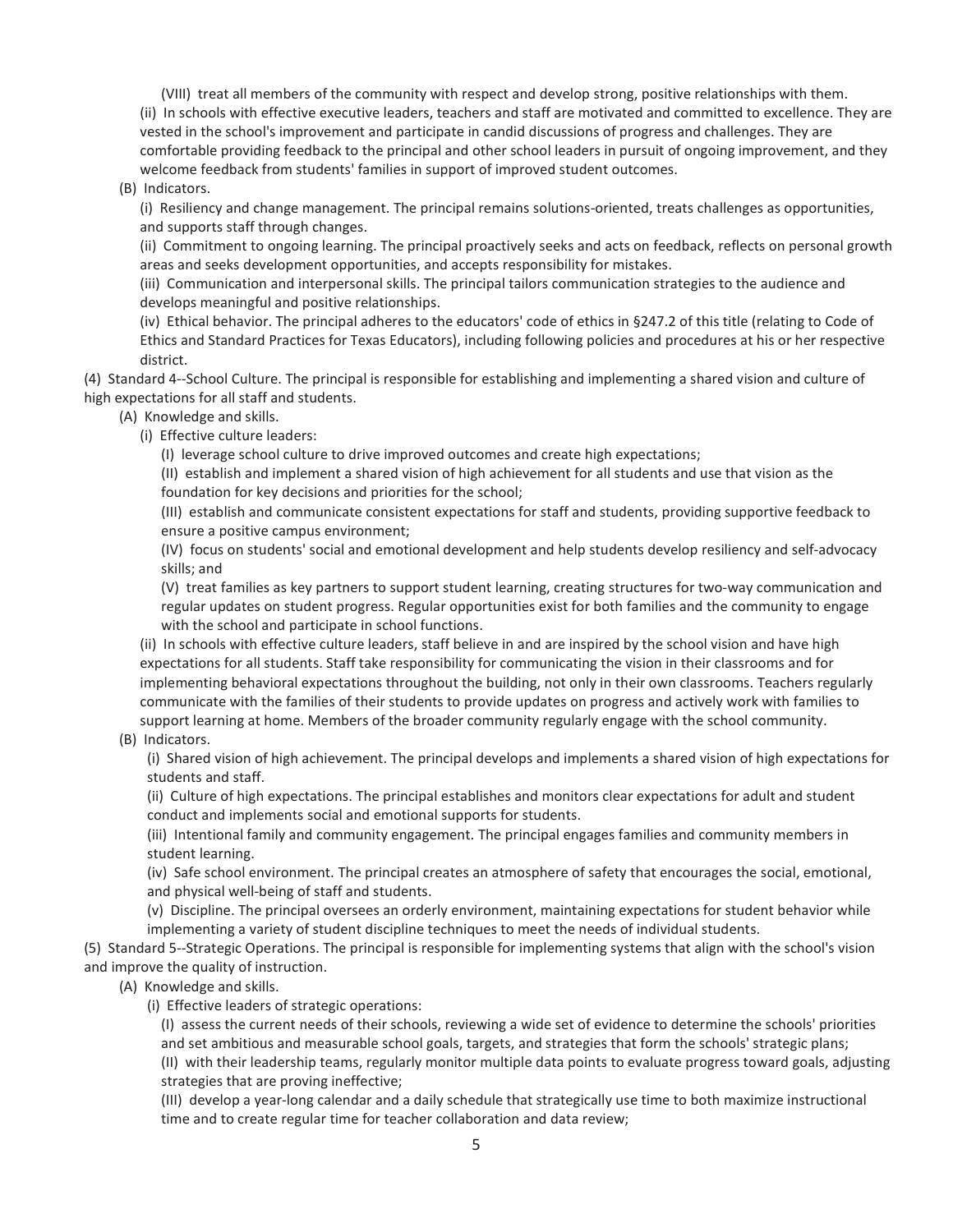(IV) are deliberate in the allocation of resources (e.g., staff time, dollars, and tools), aligning them to the school priorities and goals, and work to access additional resources as needed to support learning; and

(V) treat central office staff as partners in achieving goals and collaborate with staff throughout the district to adapt policies as needed to meet the needs of students and staff.

(ii) In schools with effective leaders of strategic operations, staff have access to resources needed to meet the needs of all students. Staff understand the goals and expectations for students, have clear strategies for meeting those goals, and have the capacity to track progress. Members of the staff collaborate with the principal to develop the school calendar. Teacher teams and administrator teams meet regularly to review and improve instructional strategies and analyze student data. Throughout the year, all staff participate in formal development opportunities that build the capacity to identify and implement strategies aligned to the school's improvement goals.

(B) Indicators.

(i) Strategic planning. The principal outlines and tracks clear goals, targets, and strategies aligned to a school vision that improves teacher effectiveness and student outcomes.

(ii) Maximized learning time. The principal implements daily schedules and a year-long calendar that plan for regular data-driven instruction cycles, give students access to diverse and rigorous course offerings, and build in time for staff professional development.

(iii) Tactical resource management. The principal aligns resources with the needs of the school and effectively monitors the impact on school goals.

(iv) Policy implementation and advocacy. The principal collaborates with district staff to implement and advocate for district policies that meet the needs of students and staff.

*Statutory Authority: The provisions of this §149.2001 issued under the Texas Education Code, §21.3541. Source: The provisions of this §149.2001 adopted to be effective June 8, 2014, 39 TexReg 4245* 

## Materials/Required Texts

Fullan, M. (2007). *Leading in a culture of change*. Jossey-Bass. ISBN-13: 978-0787987664

Dufour, R., Dufour, R., Eaker, R., Many, R.W., Mattos (2016). *Learning by doing*. Solution Tree. ISBN-13: 978-1943874378

O'Neill, J. & Conzemius, A. (2006). The power of SMART goals: Using goals to improve student learning. IN: Solution Tree Press. ISBN: 9781932127874

Conzemius A. & O'Neill J. (2013). *The handbook of SMART School Teams* (2nd Ed.). IN: Solution Tree Press. ISBN: 9781936764785



.earning by Doing

## Assignments and Grades

| Mod/Assn#       | <b>Assn Name</b> | <b>Type of Assignment</b> | <b>Points</b> | <b>Due</b><br><b>Dates</b> |  |  |  |  |
|-----------------|------------------|---------------------------|---------------|----------------------------|--|--|--|--|
| <b>MODULE 1</b> |                  |                           |               |                            |  |  |  |  |
|                 |                  | First Day of Class        |               | Jan.13                     |  |  |  |  |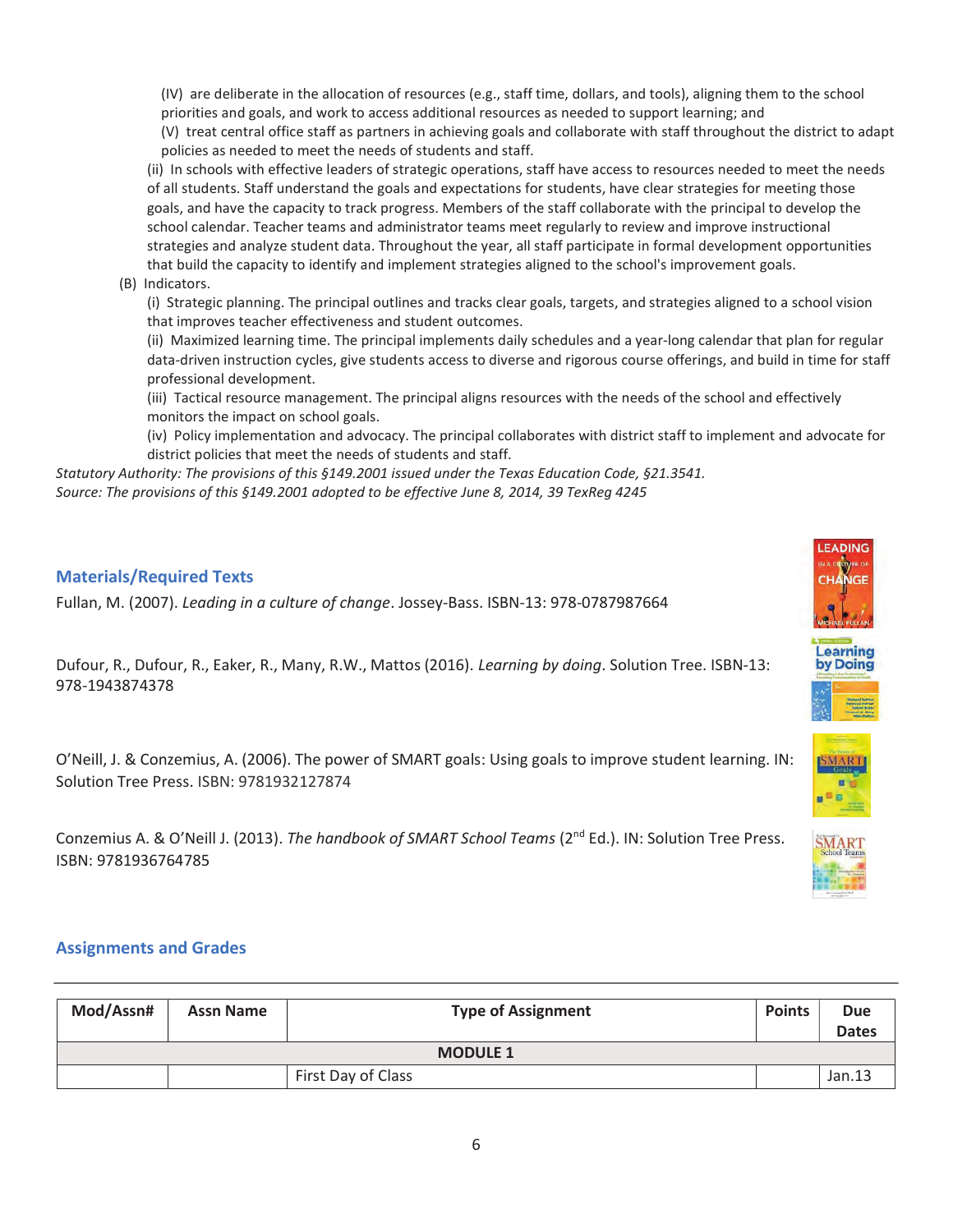| Mod/Assn#  | <b>Assn Name</b>      | <b>Type of Assignment</b>                                                                                  | <b>Points</b> | <b>Due</b>    |
|------------|-----------------------|------------------------------------------------------------------------------------------------------------|---------------|---------------|
|            |                       |                                                                                                            |               | <b>Dates</b>  |
|            |                       | VIRTUAL CLASS MEETING - January 15, 7:00pm - 8:00am CST<br>$(6:00 \text{pm} - 7:00 \text{pm} \text{ MST})$ |               | Jan. 15       |
|            |                       | Course and Assignment Overview                                                                             |               |               |
|            |                       |                                                                                                            |               |               |
| Intro      | <b>Blog</b>           | Log onto the Blog and post a brief bio about yourself. Visit with                                          | 10            | Jan. 16       |
|            |                       | others.                                                                                                    |               |               |
| Mod1Assn1  | Read/Watch            | Read the Vornberg Chapter 8 and watch the Stopwatch video.                                                 | 45            | Jan. 19       |
|            | video/Journal         | Write a Journal paper critiquing the Classical Theory and its                                              |               |               |
|            | Paper                 | application to 1) business and 2) education today.                                                         |               |               |
| Mod1Assn2  | Leadership            | Complete the Leadership Inventory. Write a 2-3 page reflection                                             | 45            | <b>Jan.23</b> |
|            | Inventory             | paper discussing what you learned about your leadership style                                              |               |               |
|            |                       | from this inventory.                                                                                       |               |               |
| Mod1Assn3  | <b>Book Review</b>    | Read the Fullan, Leading in a Culture of Change and write a                                                | 100           | Jan. 30       |
|            |                       | book review (4-5 pages) following the instructions found in the<br>module.                                 |               |               |
| Mod1Assn4  | <b>Book Chapter</b>   | Select and read two chapters in DuFour's Learning by Doing.                                                |               | Jan. 30       |
|            | Assignment            |                                                                                                            |               |               |
|            |                       |                                                                                                            |               |               |
|            | <b>Book Chapter</b>   | Create and submit a PowerPoint and Resource Guide, that                                                    |               |               |
|            | PPT, Resource         | summarizes the chapter, activities, discussion question.                                                   | 75            | Feb. 6        |
|            | Guide and             |                                                                                                            | 50            |               |
| Mod1Assn5  | Quiz & Key            | Create a quiz and key for the chapters you selected. There must                                            |               |               |
|            |                       | be 10 questions and the key must have the page number where                                                |               |               |
|            |                       | the answer may be found.                                                                                   |               |               |
|            | Presentations         | VIRTUAL CLASS MEETING - February 9, 1:00pm - 5:00pm CST                                                    | 75            | Feb. 9        |
|            |                       | (Noon to 4:00pm MST)                                                                                       |               |               |
|            |                       | Each student will lead the discussion (45 mins) on their selected                                          |               |               |
|            |                       | chapters, including interactive activities.                                                                |               |               |
| Mod1Assn6  | Test                  | Complete the Quiz on Professional Learning Communities                                                     | 100           | Feb. 11       |
|            |                       | (DuFour's Learning by Doing and Fullan's Leading in a Culture                                              |               |               |
|            |                       | of Change)                                                                                                 |               |               |
| Mod2Assn1  | <b>Book Review</b>    | <b>MODULE 2</b><br>Read The Power of SMART Goals: Using Goals to Improve                                   | 100           | Feb. 23       |
|            |                       | Student Learning by O'Neill & Conzemius and write a book                                                   |               |               |
|            |                       | review following the instructions in the module.                                                           |               |               |
| Mod2Assn2  | <b>Re-write Goals</b> | Review the problem identified from your campus data (from                                                  | 50            | Feb. 23       |
|            |                       | ED5332) and re-write your goals utilizing the SMART goal                                                   |               |               |
|            |                       | criteria.                                                                                                  |               |               |
| Mod2Assn3a | <b>Book Chapter</b>   | Read the Introduction and skim the remaining chapters in the                                               |               | Feb. 23       |
|            | Presentation          | The Handbook for SMART School Teams by Conzemius &                                                         |               |               |
|            |                       | O'Neill. Select a chapter (in Discussion Board) to present to the                                          |               |               |
| Mod2Assn3b |                       | class.                                                                                                     | 100           | March 1       |
|            |                       | Submit a PowerPoint, a Resource Guide that summarizes the                                                  |               |               |
| Mod2Assn4  |                       | chapter, activities, discussion questions. Post the PowerPoint on                                          |               |               |
|            |                       |                                                                                                            |               |               |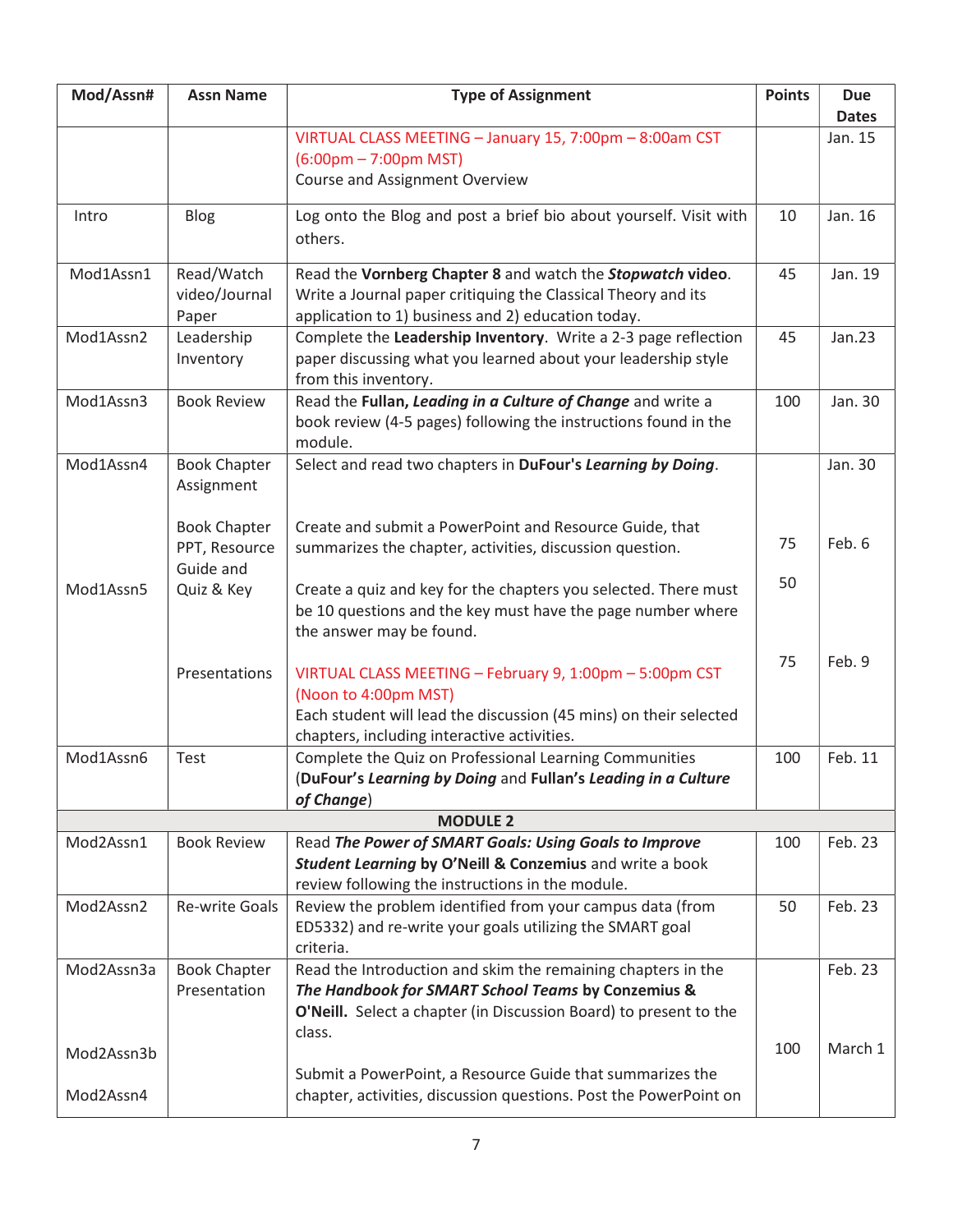| Mod/Assn# | <b>Assn Name</b> | <b>Type of Assignment</b>                                                                                             | <b>Points</b> | <b>Due</b>   |
|-----------|------------------|-----------------------------------------------------------------------------------------------------------------------|---------------|--------------|
|           |                  |                                                                                                                       |               | <b>Dates</b> |
|           |                  | Discussion Board and in Assignments and lead the discussion on<br>your chapter.                                       | 50            | March 1      |
|           |                  | Create a quiz and key for the chapters you selected. There must                                                       |               |              |
|           |                  | be 10 questions and the key must have the page number where<br>the answer may be found.                               |               |              |
|           |                  |                                                                                                                       | 50            | March        |
|           |                  | Review /read the PowerPoint presentations in the discussions                                                          |               | $1 - 8$      |
|           |                  | board and complete the activities, post comments on other<br>students' Chapters and monitoring your own presentation. |               |              |
| Mod2Assn5 | Test             | Take the Quiz on Campus Improvement Teams                                                                             | 50            | March 8      |
| Mod2Assn6 | Paper            | Submit the Rationale Paper                                                                                            | 100           | March        |
|           |                  |                                                                                                                       |               | 15           |
|           |                  | <b>TOTAL POINTS:</b>                                                                                                  | 1000          |              |

Details for each of these assignments are posted on the Blackboard class website. All assignments are due by 11:59pm (CST) on the date listed on the syllabus.

The grading policy for this course is as follows: 900-1000 equate to an A,

800- 899 equate to a B 700-799 equate to a C 699 or less receive an F.

"C" are not accepted in the program. A student who receives a "C" in this course must repeat the course to stay in the Program. See the Student Handbook for information about GPA and probation status.

## Blackboard and Online Access

This class is taught online. Students will need an active Sul Ross account to access the course website through Blackboard. This site will have announcements, calendar, and learning modules, among other things. Students will need a computer, webcam, and microphone for the individualized study in this course. THERE ARE THREE CLASS MEETINGS, USING BLACKBOARD COLLABORATE, VIRTUAL CLASSROOM.

## Learning Environment & Grading Policy

Successful completion of an online course requires dedication and constant effort. Do not fall behind in your work! Begin your assignments as soon as possible and get at least one module ahead. This will help you avoid the penalty for late work because there are always unforeseen events that arise. Submit professional quality work. Have someone proofread your submittals and always use the grammar and spell check functions on your computer before submission.

If you are not sure what plagiarism is, please read APA pp. 15-16 and 170, or ask during office hours. But remember, the ultimate responsibility is your own. When in doubt, err on the side of caution.